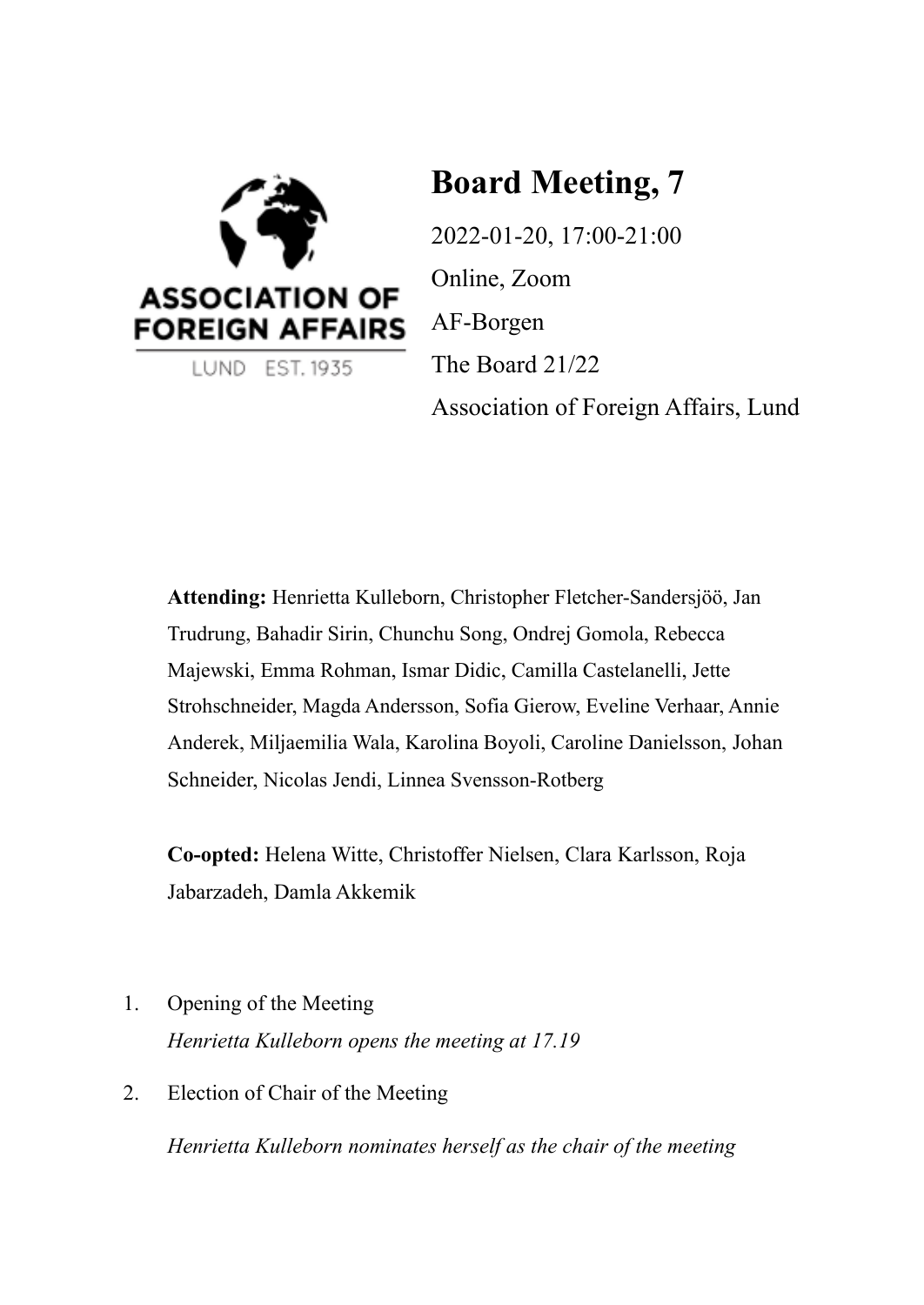*Henrietta Kulleborn asks the board if they can elect Henrietta Kulleborn as Chair of the meeting.*

*The board agrees by acclamation to elect Henrietta Kulleborn as chair of the meeting at 17.19.*

3. Election of Secretary of the Meeting

*Henriettta Kulleborn nominates Christopher Fletcher-Sandersjöö as secretary of the meeting.*

*Henrietta Kulleborn asks the board if they can elect as secretary of the meeting*

*The board agrees by acclamation to elect Christopher Fletcher-Sandersjöö as secretary of the meeting*

4. Election of Attesters and Vote Counters of the Meeting

*Miljaemilia Wala nominates Sofia Gierow and Caroline Danielsson as attesters and vote counters.*

*Henrietta Kulleborn asks the board if we can elect Sofia Gierow and Caroline Danielsson as Vote counters and attesters*

*The board agrees by acclamation to elect Sofia Gierow and Caroline Danielsson as vote counters and attesters*

## 5. Approval of the Electoral Roll

*Henrietta Kulleborn asks the board if they can set the electoral roll at 20? Board agrees by acclamation to update the electoral roll at 20 people*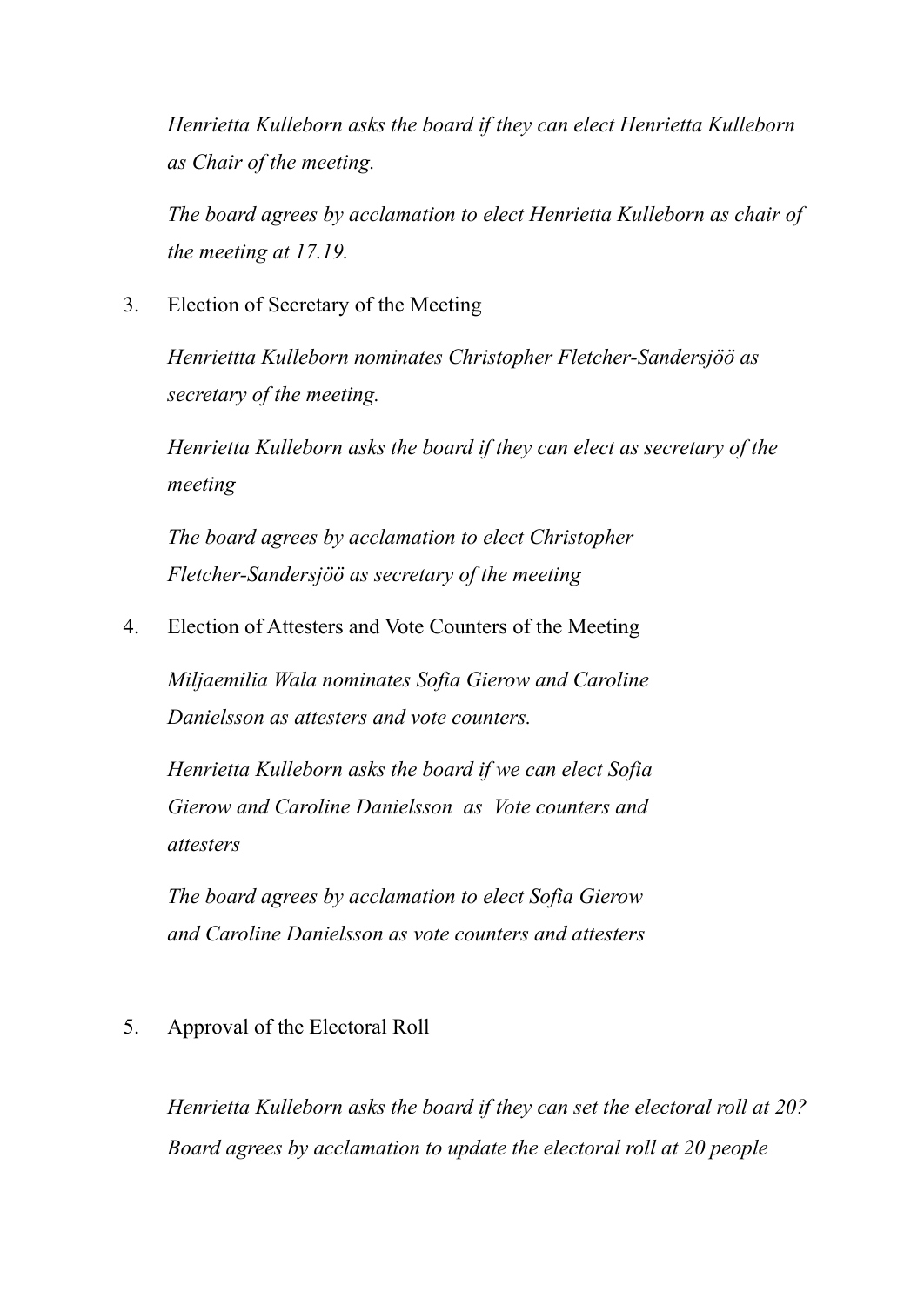## 6. Approval of the Agenda

*Henrietta Kulleborn asks the board if we can approve the agenda? Agenda is approved by acclamation by the board*

- 7. Decision Point: Ratification of PC Decision
	- 7.1. Increasing the Allocated Amount for the Tote Bags

*Henrietta Kulleborn explains the background of the PC decision. Increased by 1000 Sek. 18 out 21 voted - 18 people voted for.*

*Henrietta Kulleborn asks the board if we can ratify the PC-decision?*

*Board agrees by acclamation to ratify the PC-decision*

8. Information Point: ForumCiv and FBA grant reporting

*Henrietta Kulleborn explains the background of the grant reporting.*

*- Quick reminder to send in the statistics for ForumCiv*

*Bahadir Sirin asks how much they paid and if they should report anything because they don't know the exact figures.*

*Henrietta Kulleborn says that they should only report what they pay for their operational year and the payment was decided by the former heads.*

9. Information Point: Lund-Uppsala Exchange

*Milljaemilia Wala explains the schedule*

*Linnea Svensson Rotberg wonders what is expected of the board members*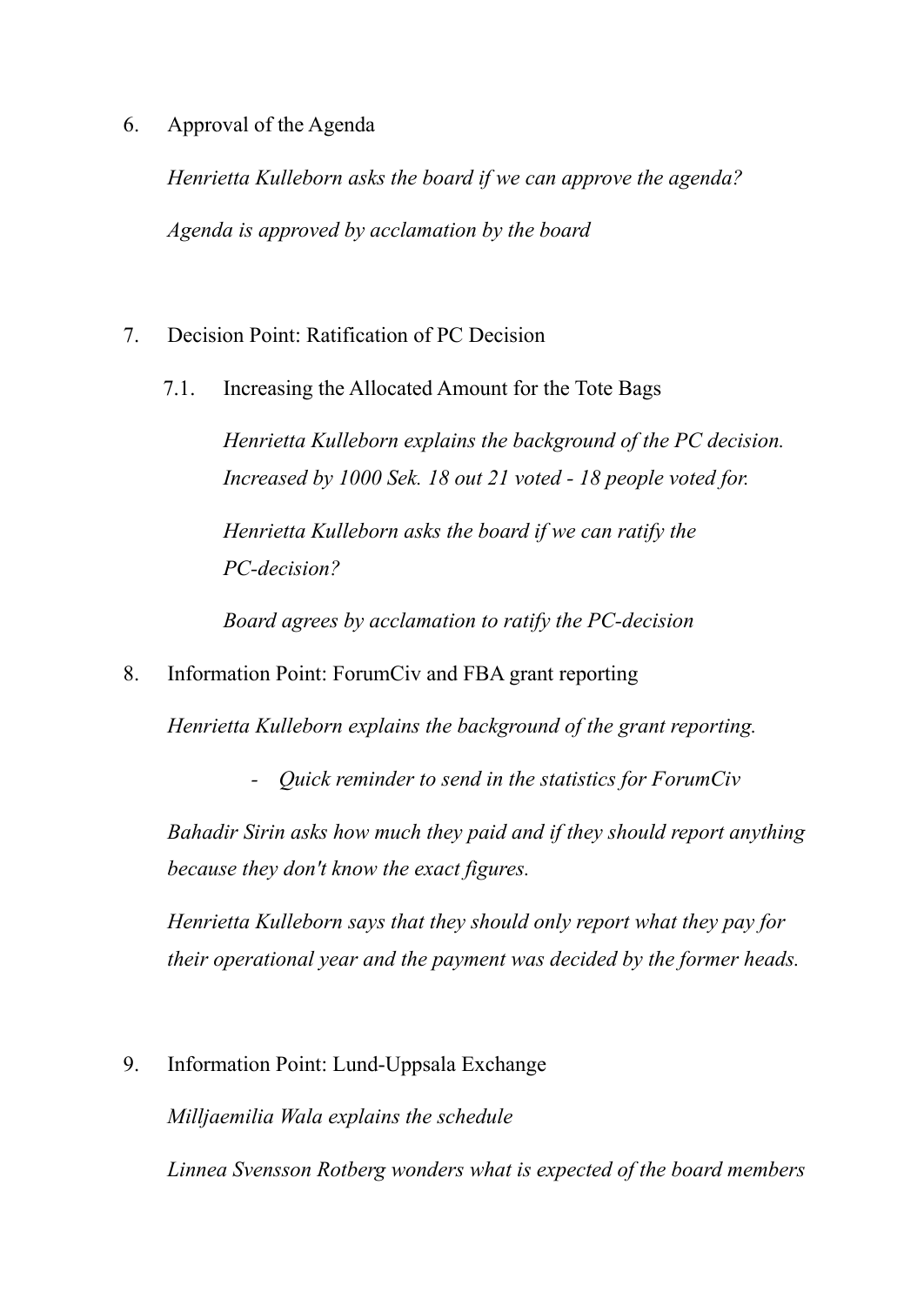*except for attending meetings?*

*Miljaemilia Wala says attendance and participation of activities. Linnea Svensson Rotberg asks when they arrive? Miljaemilia Wala says that they come 19.30*

## 10. Information Point: Working Group Update

*Henrietta Kulleborn wants that this point should be a continuous point throughout all board meetings.*

*Senior collegium - nothing to report*

*Active members fund - Rebercca Majewski says that they have met and discussed the formatting of documents*

*Recruitment - Miljaemlia Wala says that there are no updates.*

*Policy group - Annie Anderek says that they have met and have a word document with information.*

11. Information Point: Skanör

*Going on a board kick out the 11-12th of February*

*Henrietta Kulleborn and Miljaemilia Wala have planned two workshops.*

*Henrietta Kulleborn has sent out a link for the board kick out about if the board can come and if they have any specific workshop that they want to do.*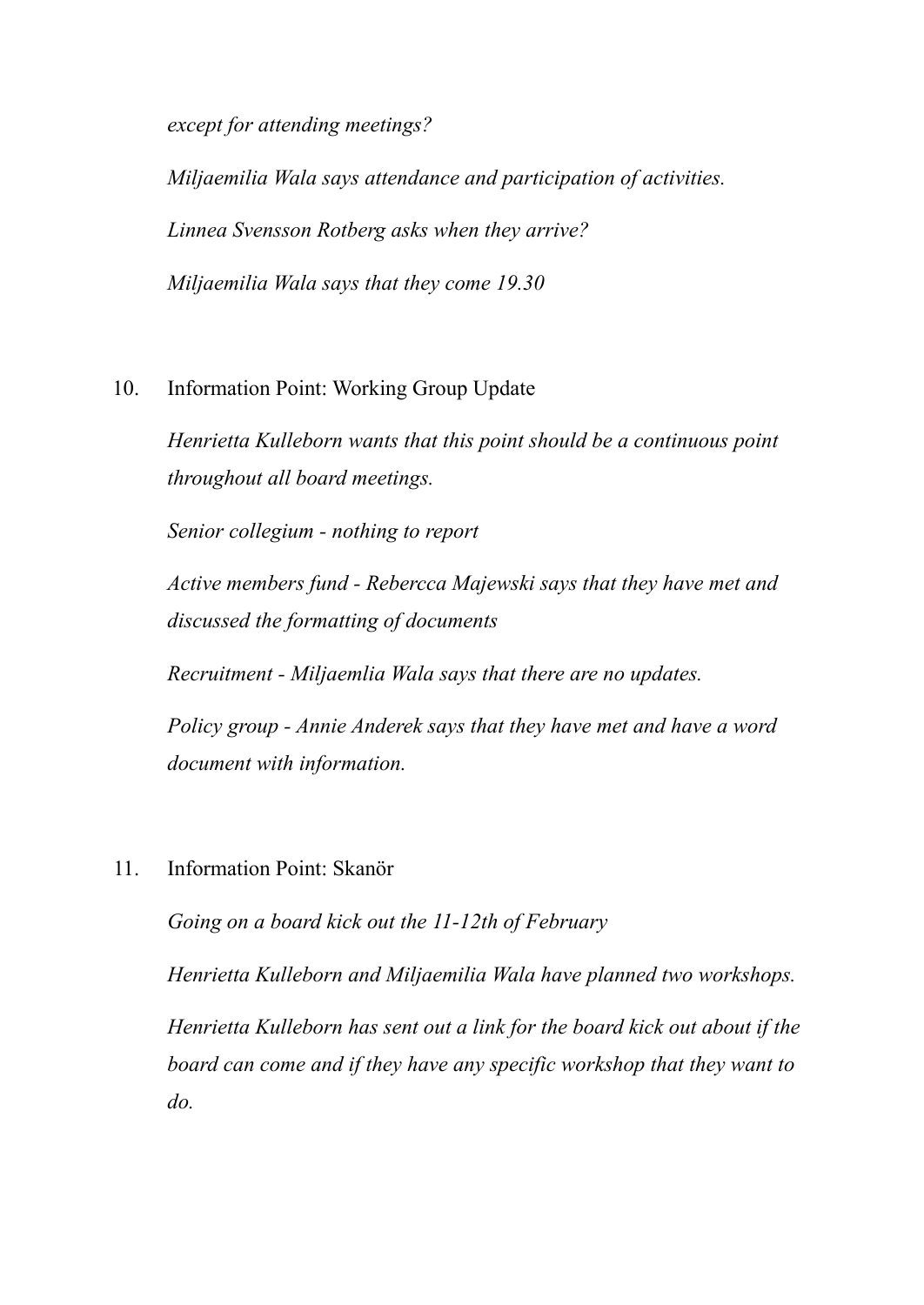12. Discussion Point: Date for the Theme Week

*Henrietta Kulleborn gives background to this discussion point.*

*Henrietta Kulleborn asks when we should have the theme week?*

*Miljaemilia Wala proposes week 14 because people will have finished courses then and gives us time to plan.*

*Emma Rohman wants to suggest the week we have the ball because we won't have that much other stuf to do - Week 16.*

*Camilla Castelanelli says PR will take over AF instagram week 12 so not then.*

*Miljaemilia Wala says that Ball week is bad because we have a board meeting and a ball so it might get too hectic.*

*Henrietta Kulleborn says that the the two options are week 16 and week 14*

*Henrietta Kulleborn says there will be a poll.*

*Henrietta Kulleborn asks the board if we should have week 14?*

*Henrietta Kulleborn asks if we should have it week 16?*

*Week 14 - 13 votes*

*Week 16 - 5 votes.*

*Board agrees to have the themed week during week 14*

*Miljaemilia Wala asks if must have a break?*

*Henrietta Kulleborn says no*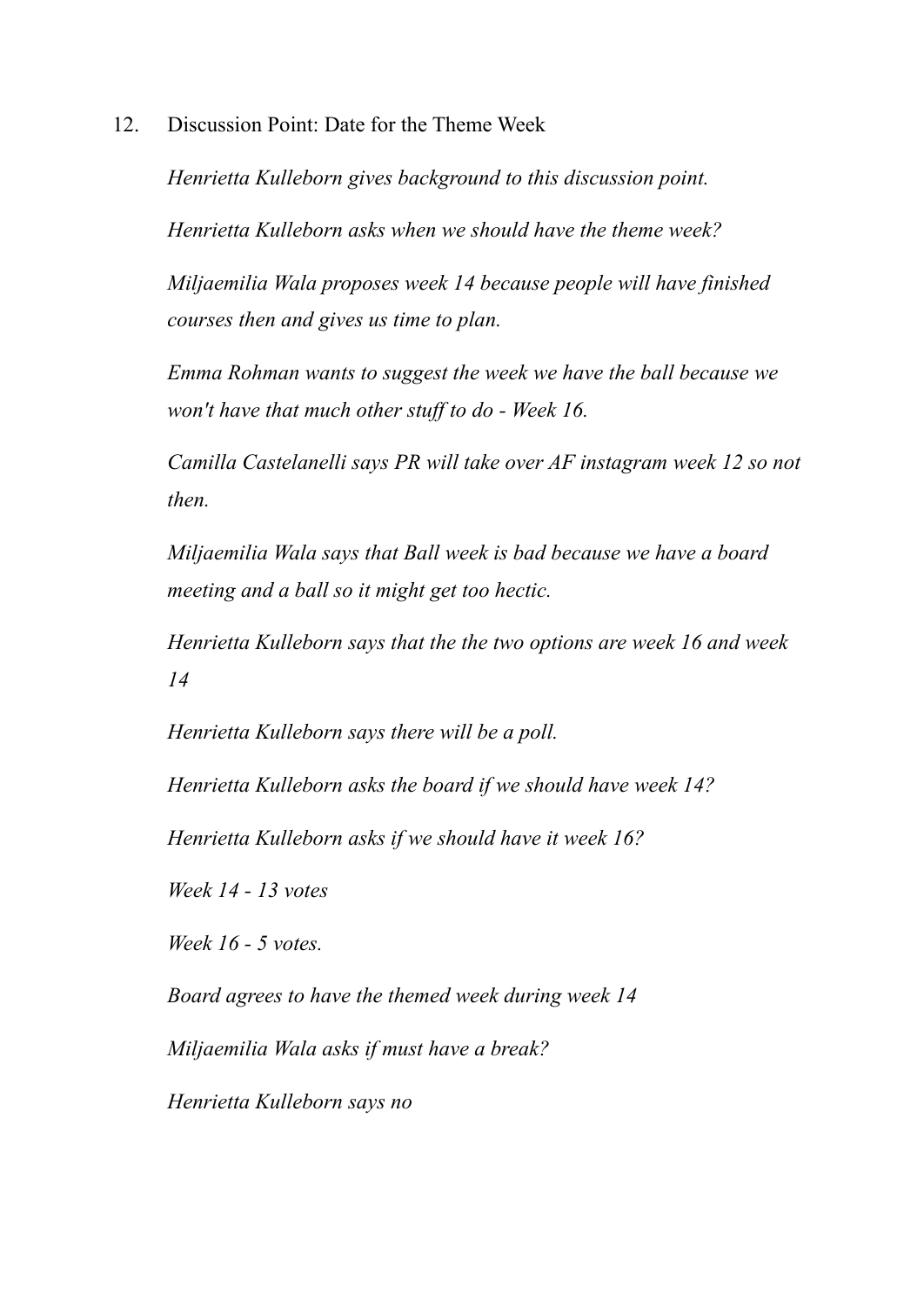13. Break: 10 min, Estimated Time 18:00

*Henrietta Kulleborn asks the board if we should have a break? The board (majority) says no to having a break.*

14. Decision Point: Election of Board Members

*Henrietta Kulleborn says we only have one nomination for both positions. Henrietta Kulleborn explains the election process.*

14.1. Election of Head of Lecture

*Henrietta Kulleborn handed over the word to the nomination committee - Damla Akkemik.*

*Damla Akkemik nominates Christof er Nielsen and gives the nomination committee motivation.*

*Henriettas Kulleborn hands over the word to Christof er Nielsen. Christoffer Nielsen gives his presentation and answers questions. Henrietta Kulleborn sends Christof er Nielsen to a breakout room. Henrietta Kulleborn opens up for discussion*

*Henrietta Kulleborn asks the board if we can change the electoral roll from 20 to 19.*

*The board agrees by acclamation to update the electoral roll to 19 Jan Trudrung asks Henrietta if Christof er Nielsen can vote in this*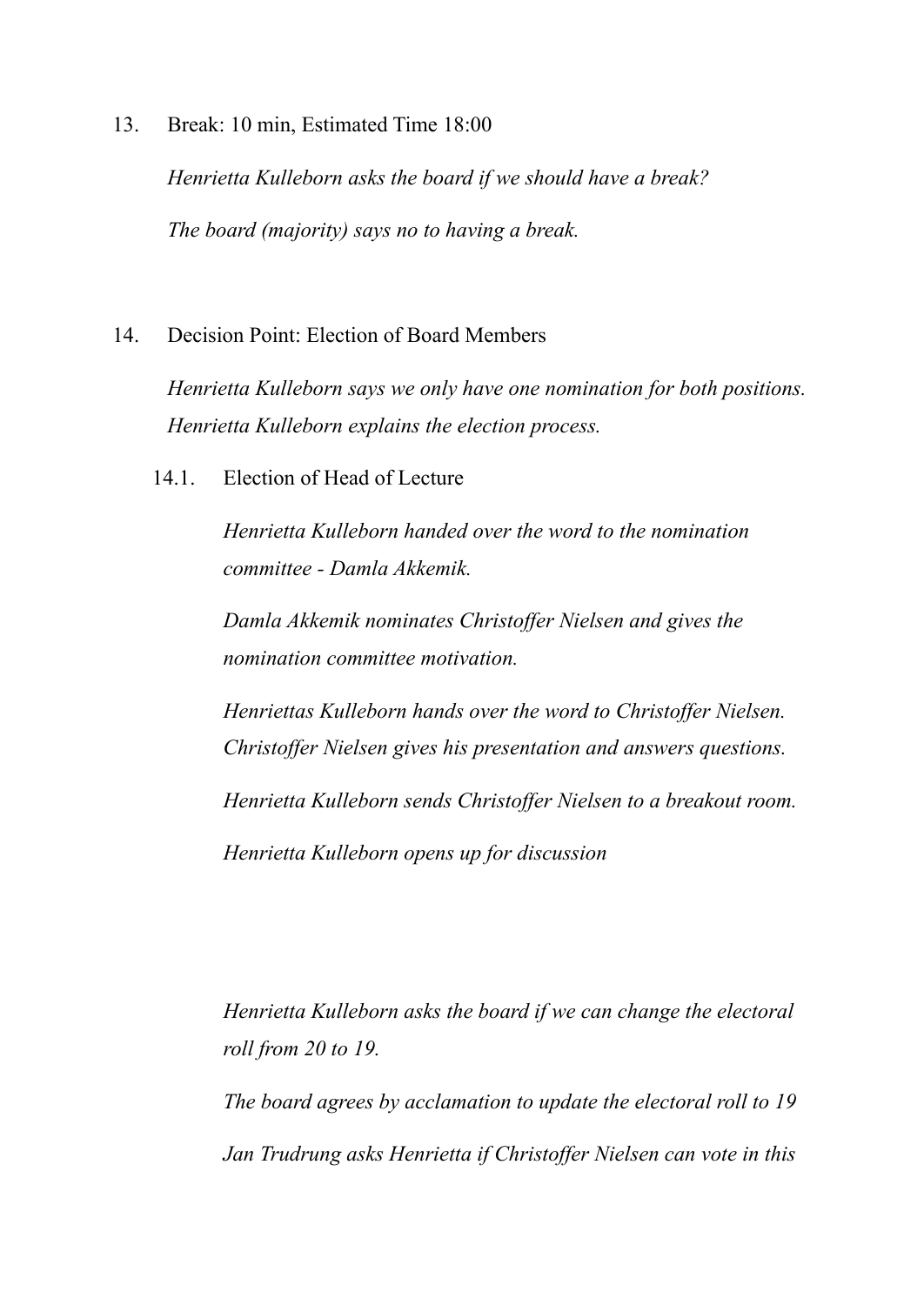*meeting?*

*Henrietta Kulleborn says no because the protocol needs to be signed first.*

*Henrietta asks the board if we can elect Christopffer Nielsen as a board member and head of lecture for 21/22?*

*The board agrees by acclamation to elect Christof er Nielsen as a board member and head of lecture for 21/22.*

#### 14.2. Election of Head of Webzine

*Henrietta Kulleborn gives the word to nomination committee - Damla Akkemik*

*Damla Akkemik says that the nomination committee nominates Helene Witte as head of webzine and board member for 21/22.*

*Henrietta Kulleborn gives Helene Witte the word.*

*Helene Witte gives her presentation and answers questions.*

*Henrietta Kulleborn sends Helene Witte to a breakout room.*

*Henrietta Kulleborn opens up for discussions*

*Henrietta Kulleborn asks if we can elect Helene Witte as the new editor in chief of webzine and board member for 21/22?*

*The board agrees to elect Helene Witte as editor in chief and board member for 21/22*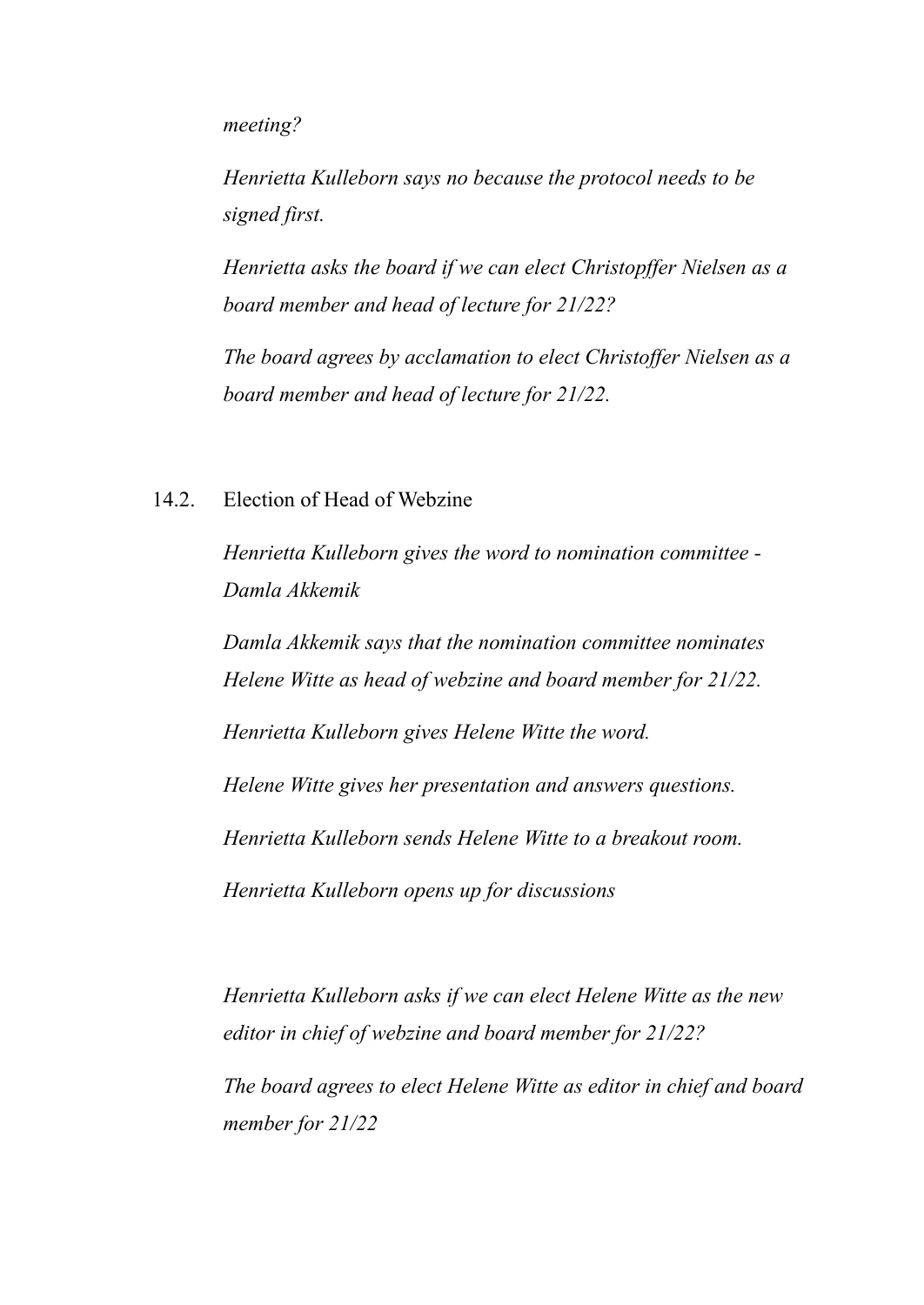15. Information Point: Statement from the Auditor

*Henrietta Kulleborn got a message from the auditor that she couldn't attend today's meeting due to technical dif iculties. The auditor sent in a second statement after the motion deadline so we need to vote if we can approve the late appendix.*

*Henrietta Kulleborn asks the board if we can approve the late appendix?*

*The board agrees by acclamation to approve the late appendix.*

*Henrietta Kulleborn presents the statement from the auditor.*

*Ondrej Gomola proposes a break of 15 minutes.*

*Hernietta Kulleborn asks the board if we can have a break?*

*The board agrees to have a break*

*Miljaemilia Wala proposes a 10-minute break.*

*Henrietta Kulleborn says that we have two proposals - 10 minutes and 15 minutes.*

*Henrietta Kulleborn first asks the board if we should approve of the 10 minute proposal?*

*The board agrees to have a 10-minute break.*

*Henrietta adjourned the meeting at 18.22*

*Henrietta Kulleborn opens the meeting at 18.32*

*Henrietta Kulleborn asks if we can update the electoral roll from 19 to 20?*

*The board agrees to update the electoral roll to 20*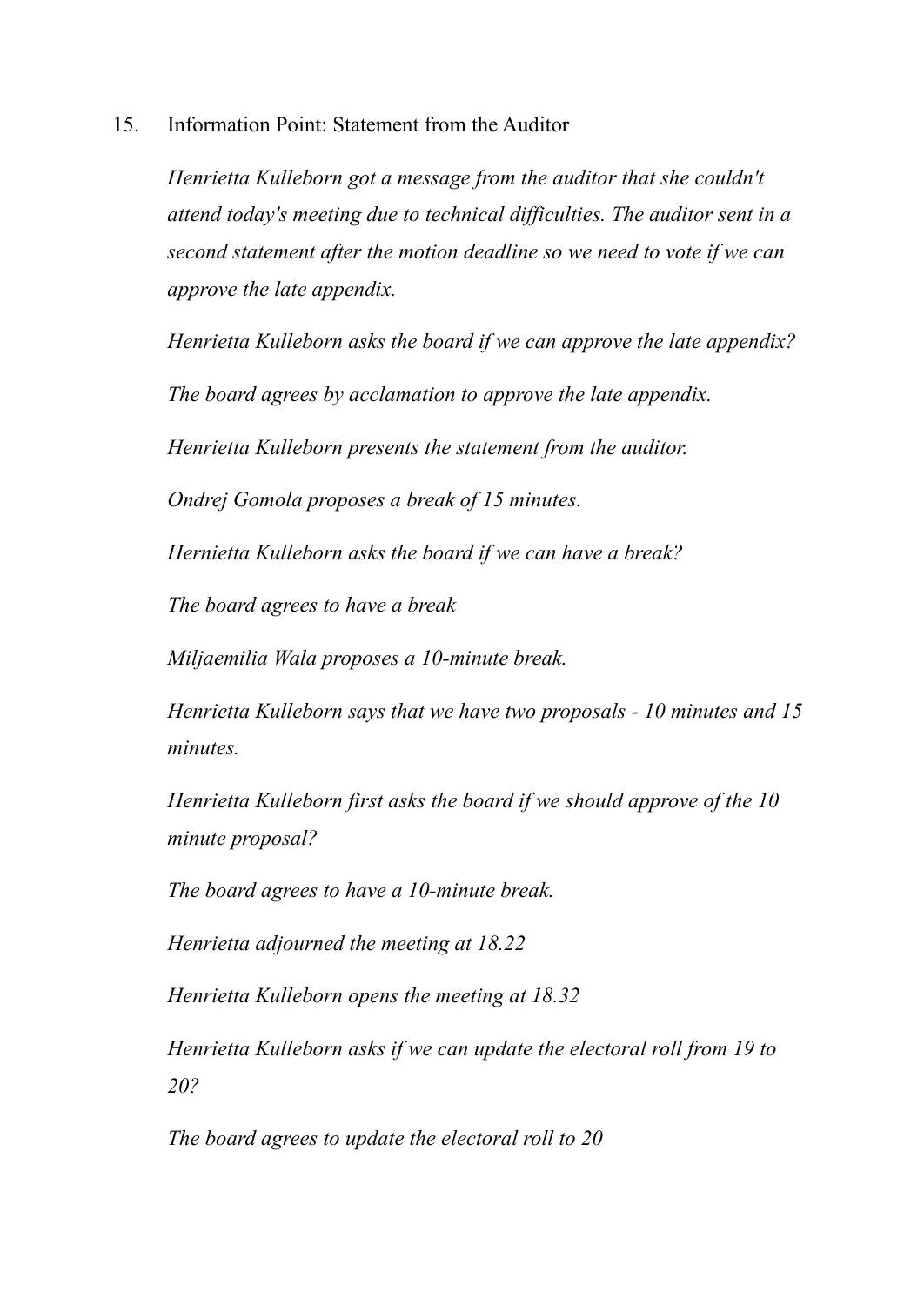#### 16. Decision Point: Revised EST Contract

*Henrietta Kulleborn explains why this point is here again. It is because EST changed points and the contract has been revised.*

*Changes:*

*EST added points 1.1 and 1.2 under point b, which concerns collaboration between the dif erent editorial teams. And a change of the phrasing of the point concerning the duration of the contract, however that this phrasing has not changed the meaning of the point.*

*Henrietta Kulleborn opens the floor for discussion.*

*Sofia Gierow asks Henrietta about her feelings about the changes*

*Henrietta Kulleborn says that it is fine but doesn't want to give feedback about the 1.1 and 1.2 as she doesnt work with that.*

*Emma Rohman says that it is good that the phrasing about podcasts is open and flexible.*

*Nicolas wants clarification about the phrasing of point B.1*

*Henrietta kulleborn hasn't talked to EST about their perspective.*

*Ondrej Gomola says that the exchange can dilute UPF's own work so we should act carefully.*

*Henrietta Kulleborn agrees with Ondrej Gomola and Nicolas Jendi but the second phrase in 1.1 that it should be "relevant for both parties" so it will be looked into and we are not forced to do something.*

*Ondrej Gomola says if the phrasing would be more direct then Ondrej*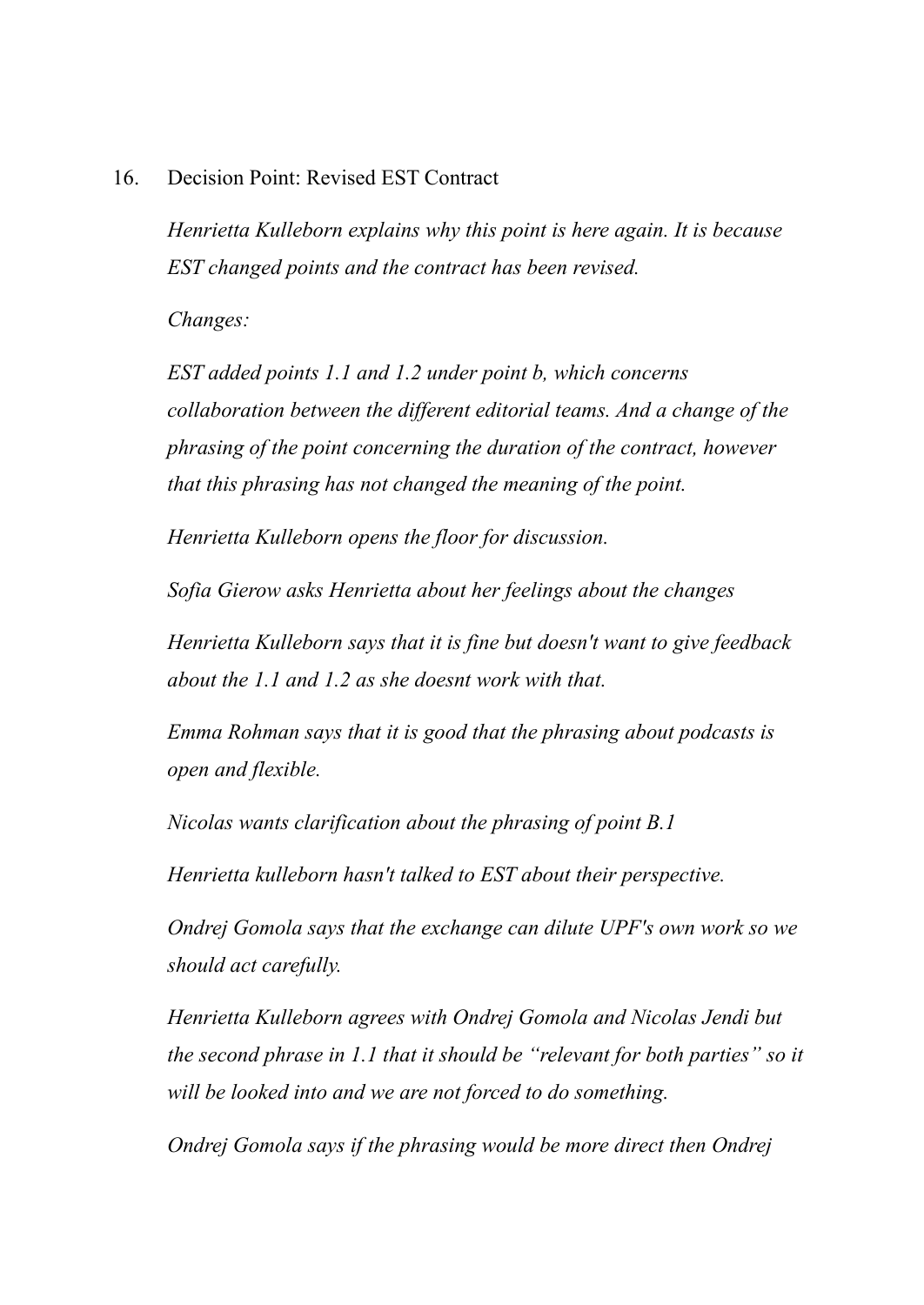*Gomola would be more weary but wanted to give a heads up.*

*Henrietta Kulleborn says this is a one year contract and if we approve of it, then we can start the partnership this semester and have a handover for the next board.*

*Bahadir Sirin wonders about "UPF will promote the opportunity to contribute (written) pieces to the EST to its members, participants or subscribers." and wonders if there are any exact numbers in regard to the amount of articles etc.*

*Henrietta Kulleborn says there aren't any exact numbers.*

*Camilla Castelanelli wonders if Webzine writes an article with EST, does PR need to publish it? PR hasn't been mentioned.*

*Henrietta Kulleborn says this hasn't been discussed outright so we don't have to, but if we have collaborated on projects then we should promote it as with other partners but we should take it case by case.*

*Bahadir Sirin wonders if one can have a zoom meeting to discuss details.*

*Henrietta Kulleborn says that it is possible and wonders if Bahadir wants a meeting before approving it?*

*Bahadir Sirin says yes.*

*Henrietta Kulleborn proposes that we either approve the contract as is or we don't approve it and tell EST that our editorial team and their editorial team can discuss details.*

*Miljaemilia Wala says we should be weary of what we should sign but this is something that we have been working on for a while so we should be*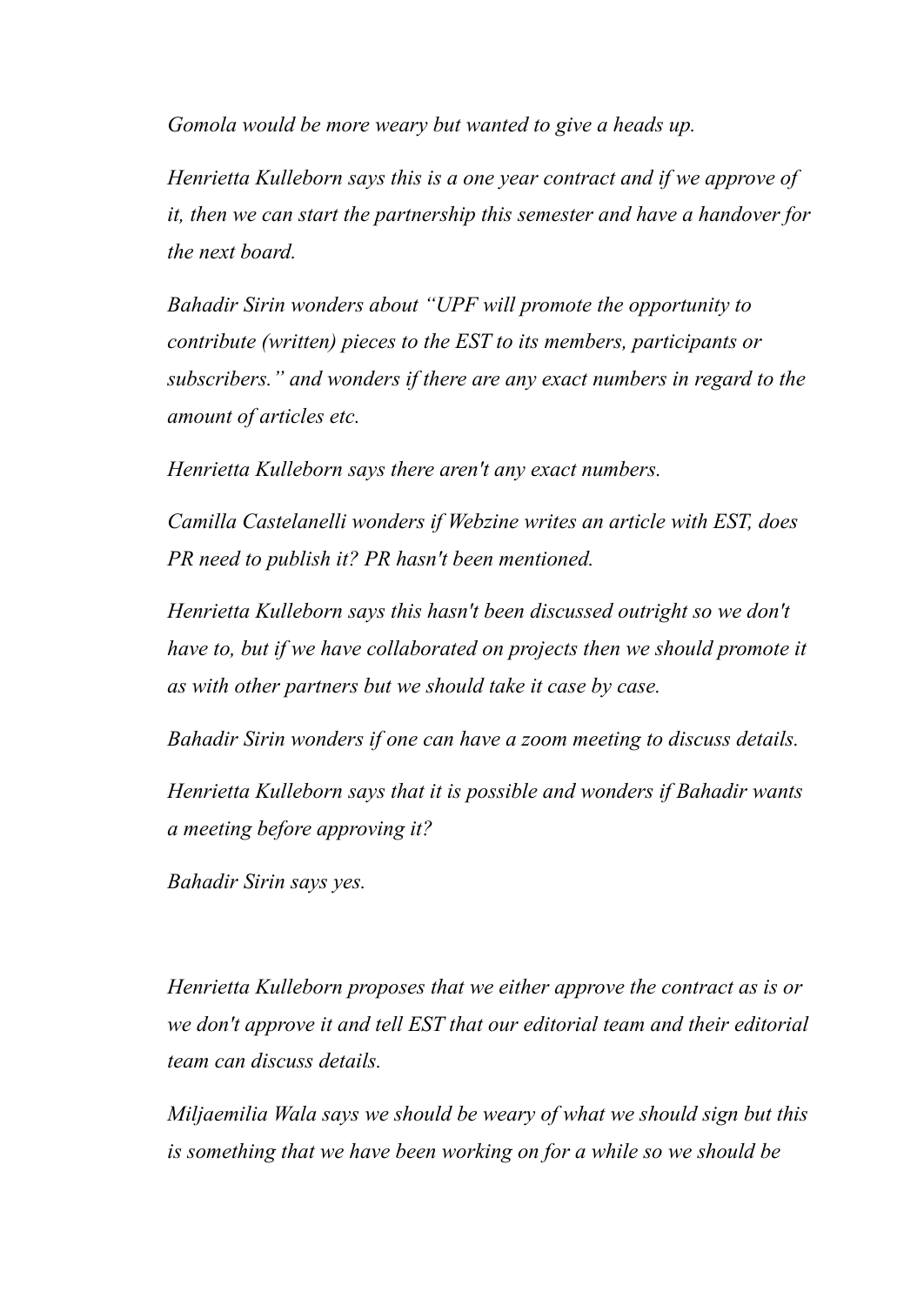#### *pragmatic.*

*Henrietta kulleborn asks if the editorial teams should meet before signing the contract? If this is passed then we don't need to vote about the contract.*

*Ondrej Gomola says that we aren't forced to do anything so we can vote through the contract as is.*

*Bahadir Sirin asks that if we accept then would the partnership start directly? Henrietta Kulleborn says that it will start immediately when both*

*partners sign the contract.*

*Henrietta Kulleborn asks the board if we should have a meeting with the editorial teams before signing the contract? The board says, by acclamation, no*

*Henrietta Kullebron asks if she can sign the contract?*

*The board agrees by acclamation to let Henrietta Kulleborn sign the contract*

- 17. Break: 15 min, Estimated Time 19:00 *No break*
- 18. Information Point: The Q2 Report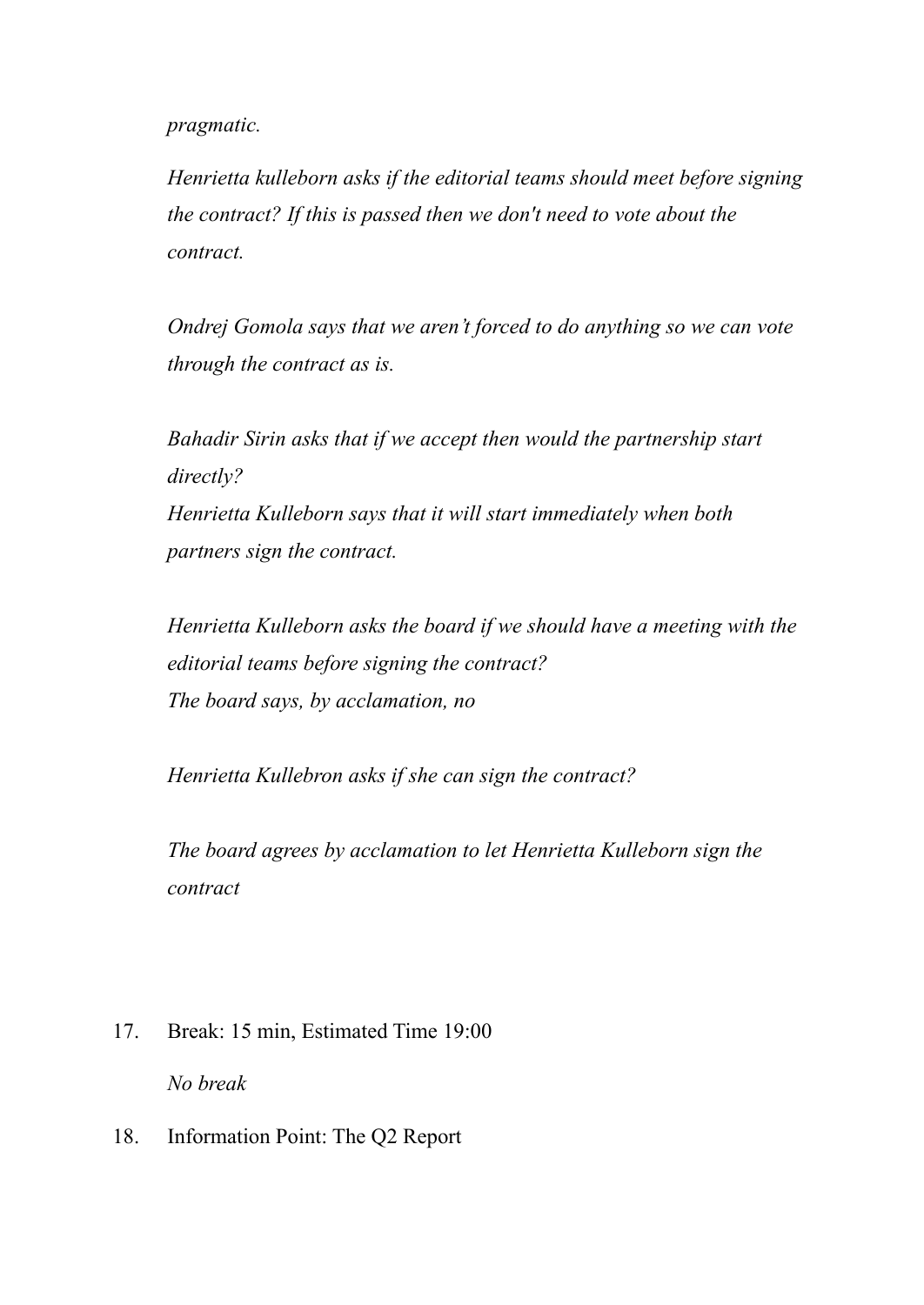*Henrietta Kulleborn gives the word to Jan Trudrung*

*Jan Trudrung shows the second quarterly report and presents the figures. Blue column is below budget and the red column is over budget.*

*Jan Trudrung opens up for questions.*

*Ondrej Gomola asks about the photosubscripitons. It was a one of payment so why is it such a big dif erence?*

*Jan Trudrung says because of the exchange rate.*

*Henrietta Kulleborn says that when she and Emma Baker did the budget, they forgot about the taxes which raised the price.*

*Linnea Svensson Rotberg wonders where the allocated money comes from?*

*Jan Trudrung says it's both grant money and allocated organisation money that was allocated in the beginning of the academic year. See it in the committee's budget breakdown.*

*Jan Trudrung says these figures are only until december.*

*Henrietta Kulleborn says that there is still money to be used for committee expenses. We haven't paid for Tote bags or UPF sweaters. We should be worried about the balance of the membership revenue as we haven't gained as many members as we wanted to.*

*Ondrej Gomola wonders if we have gained 36,000 Sek in membership revenue?*

*Henrietta Kulleborn says that we have budgeted for this amount and not gained 36,000 sek.*

*Ondrej Gomola says that we should have round numbers as membership*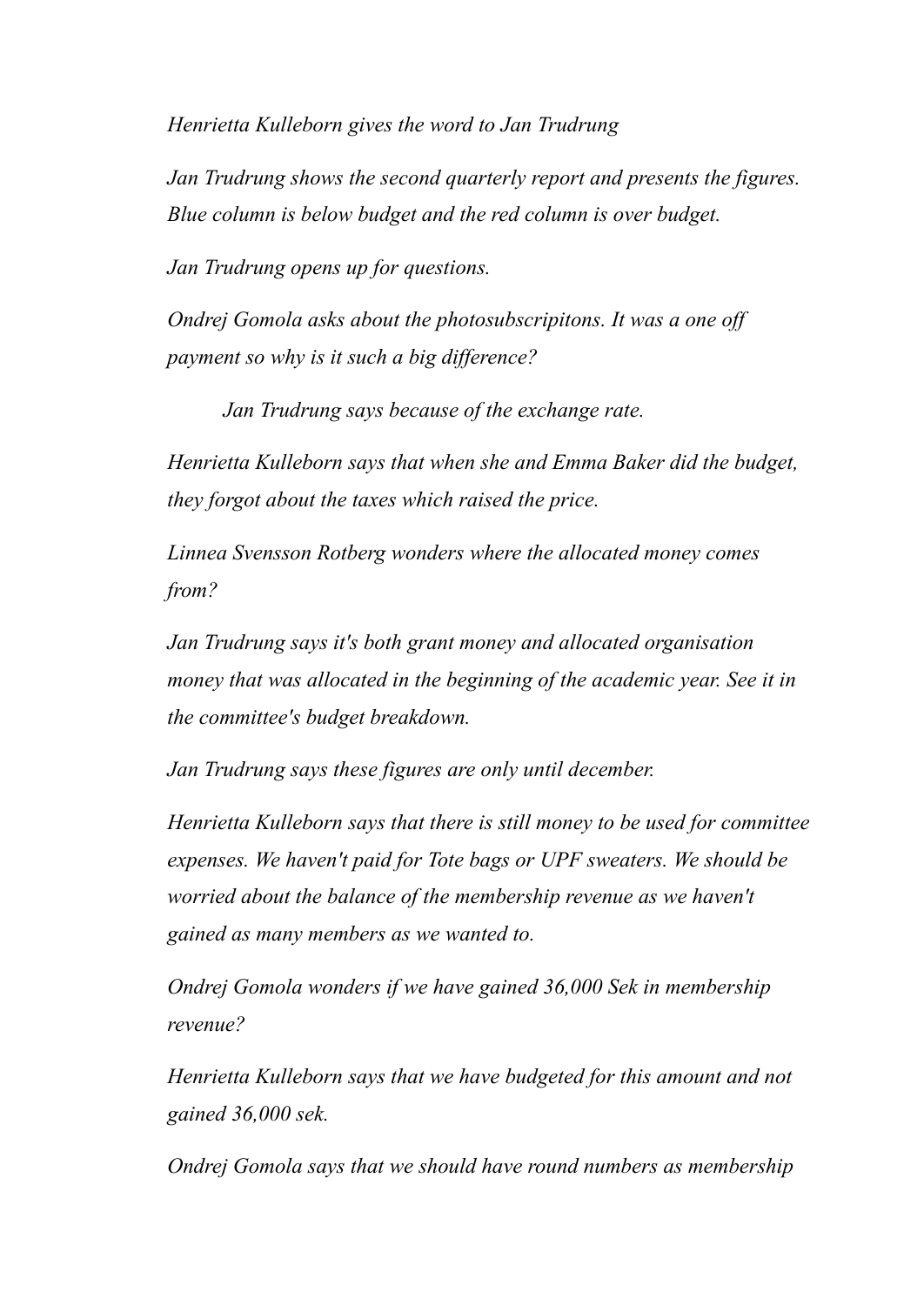*costs 100 Sek.*

*Jan Trudrung says that we have dif erent bank accounts and it is hard to figure out the proper sum.*

19. Motions

*No motions*

20. Break: 5 min

*No break*

- 21. Presidium Reporting Questions
	- 21.1. Presidents

*Miljaemilia Wala says that not everyone has sent out emails about classroom visits so please do that.*

*Eveline Verhaar says that she doesn't want to wake up at 3 in the morning for a classroom visit but she can send out emails.*

*Miljaemilia Wala says that it is understandable but the task is that everyone needs to send out emails but not necessarily do class visits.*

*Camilla talks about the UFS weekend and if anyone is interested as she doesnt want to be alone.*

*Henrietta Kulleborn wants to go if it is in person.*

*Henrietta Kulleborn says that Get Active will be hybrid.*

21.2. Secretary

*No questions*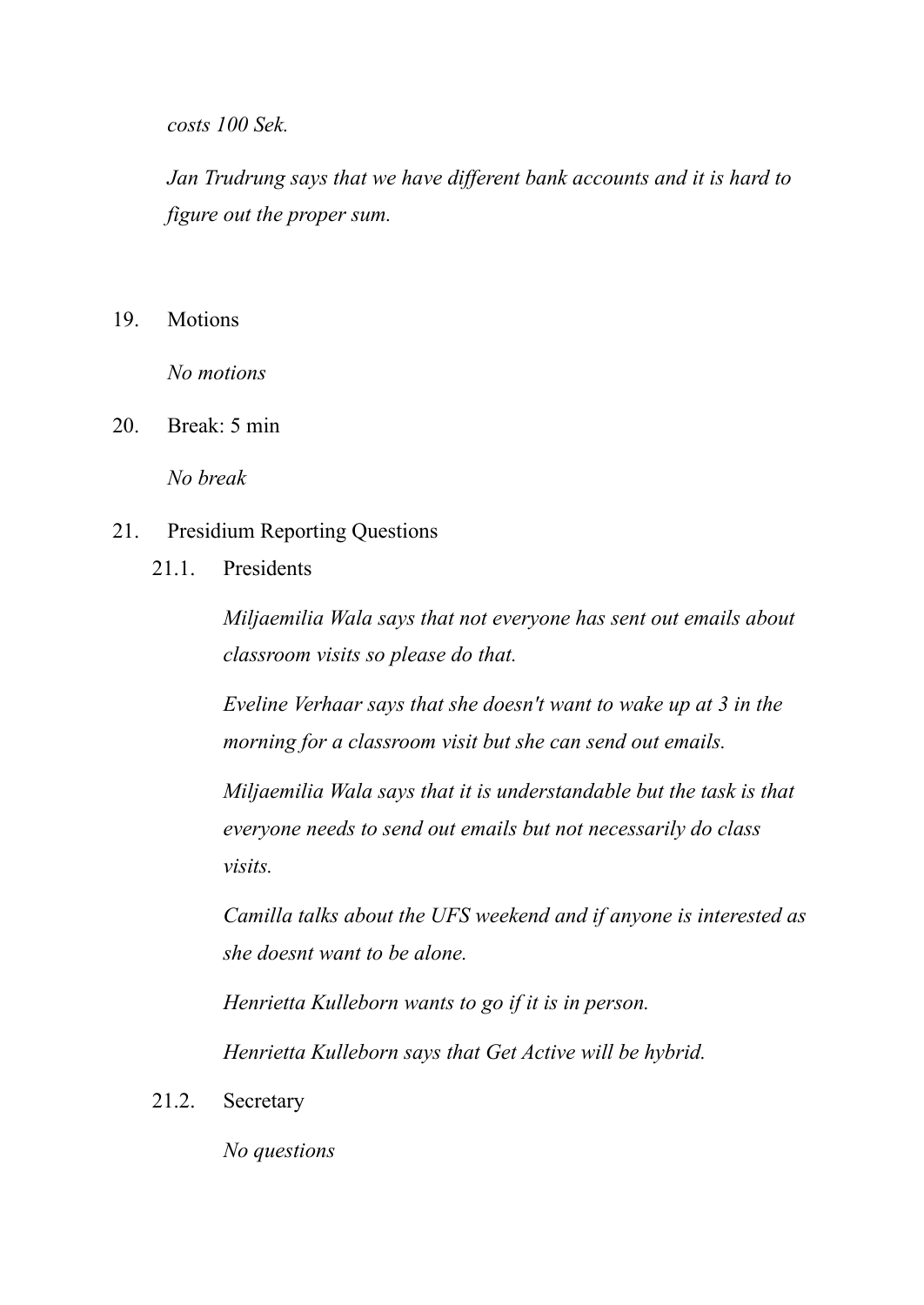#### 21.3. Treasurer

*No questions*

21.4. UFS Representative

*UFS representative is not here*

#### 22. Committee Reporting Questions

22.1. Activity

*Miljaemilia Wala wonders when the first sittning will be and if it will be 50 people maximum? Plans with pubquiz?*

*Rebecca says March but needs to check with nations.*

22.2. Career

*No questions*

22.3. Lecture

*Henrietta Kulleborn asks about the date for Ann Lind's lecture? Sofia Gierow says that there is no date*

#### 22.4. Magazine

*Miljaemilia Wala asks what the next issue will be and when it is coming out?*

*Nicolas Jendi says it is FBA and they are currently working on it. All graphics and texts are ready. Done mid-February.*

*Linnea Svensson-Rotberg wonders when the third issue will be released? Maybe do something with Travel?*

*Nicolas says that they have a disjointed work schedule to better fit*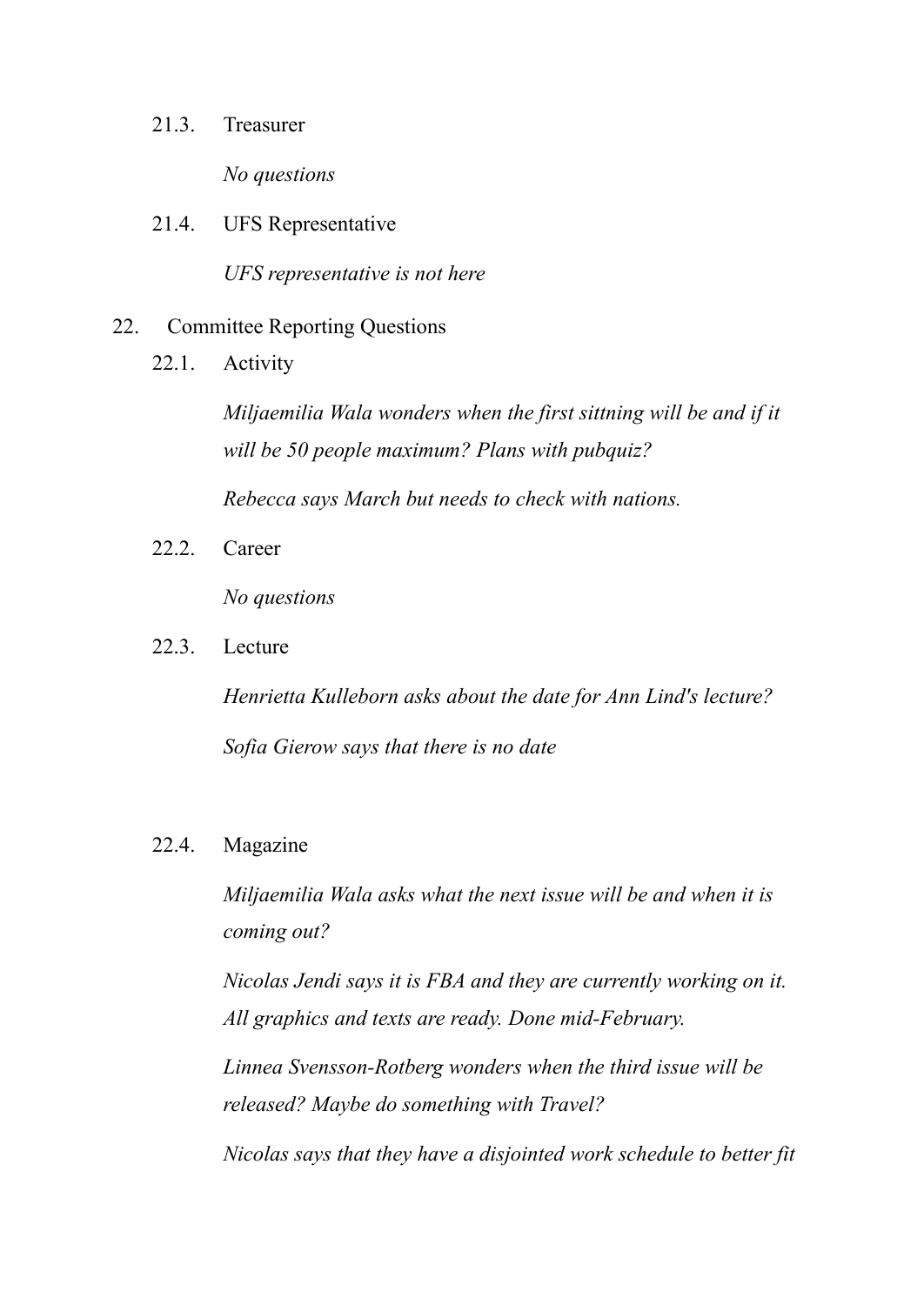*students' exam work. When will Travel travel? Linnea says maybe April 6th or 7th. Nicolas Jendi says the 4th will be better to do a collaboration.*

### 22.5. Pod&Radio

*Miljaemilia Wala wonders in regard to the budget. Pod and Radio spent very little.*

*Jan Trudrung says that the studio payment is every semester so there will be more money used soon.*

*Ismar Didic says podcasts are cost-ef ective but they have ideas now to spend money on.*

*Emma Rohman asks if they want to invite someone for a radio episode or Podcast. Do they need to send in a motion?*

*Henrietta Kulleborn says if it is over 3000 SEK.*

## 22.6. PR

*No questions*

## 22.7. Travel

*Miljaemilia Wala wonders if they have any preliminary destinations?*

*Linnea Svensson Rotberg says they have a plan A and Plan B Plan A - Istanbul*

*Plan B - Geneva*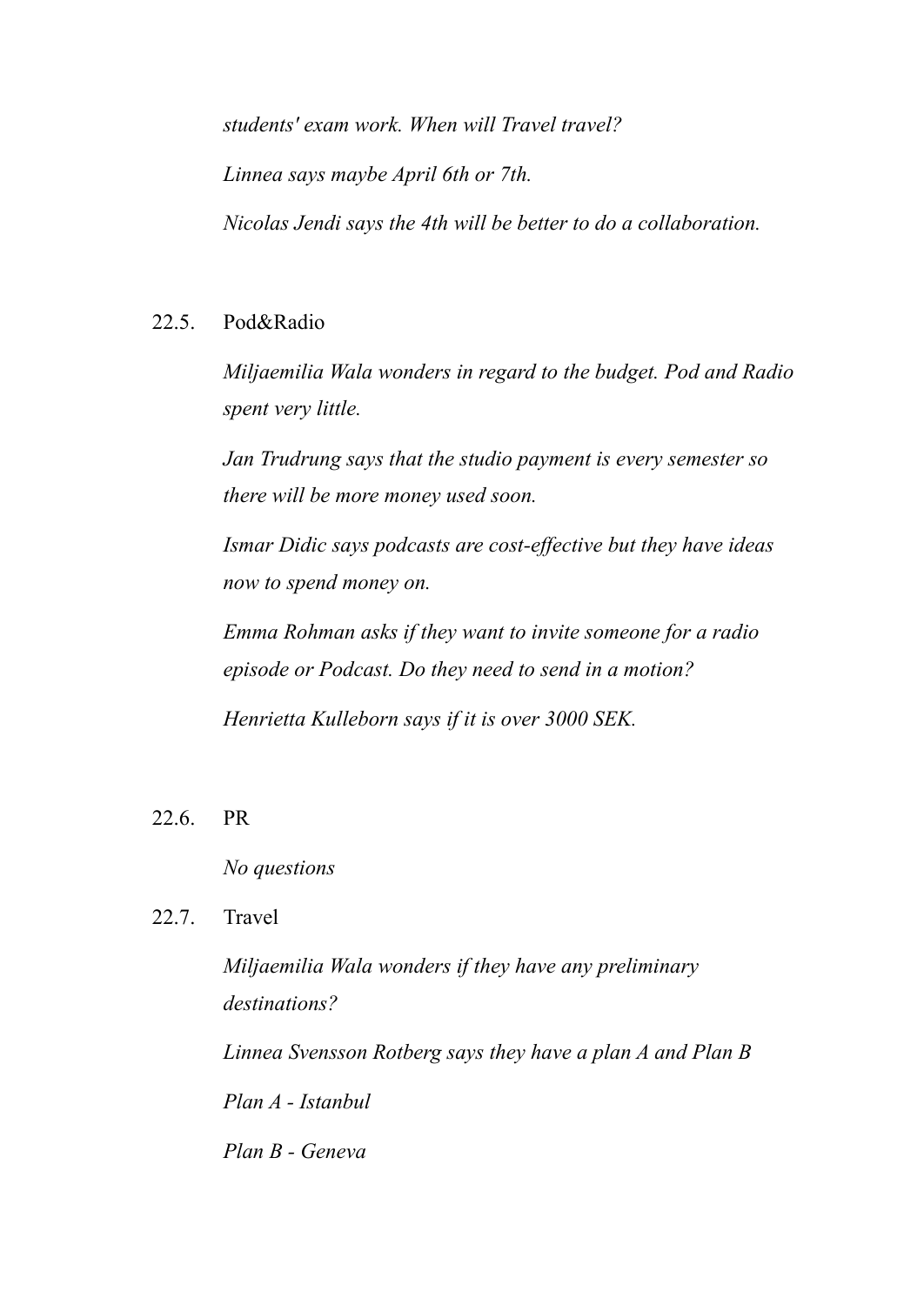*Linnea Svensson Rotberg says that they will decide soon and will tell PR when they will spread the word.*

*Linnea Svensson Rotberg says that there will be an open meeting so people can ask questions.*

*Ondrej Gomola wonders if we need to have a visa and if we can enter Istanbul? (Covid).*

*Linnea Svensson-Rotberg says people need to sign a form and be vaccinated. In regard to Visa it all depends on which country they are from.*

*Ondrej Gomola wonders if they can change last minute in case of Covid-Spike?*

*Linnea Svensson-Rotberg says that this happened for travel last year when they were forced to cancel. Linnea says that the tickets will be refundable in case of cancellation.*

*Caroline Danielsson says that Istanbul is stable and the department of foreign af airs has not red listed Istanbul.*

22.8. Webzine

*No questions*

23. Other Points

*No other points*

#### 24. Confirmation of Next Board Meeting

*Henrietta Kulleborn says that the next meeting will be on the 17th of*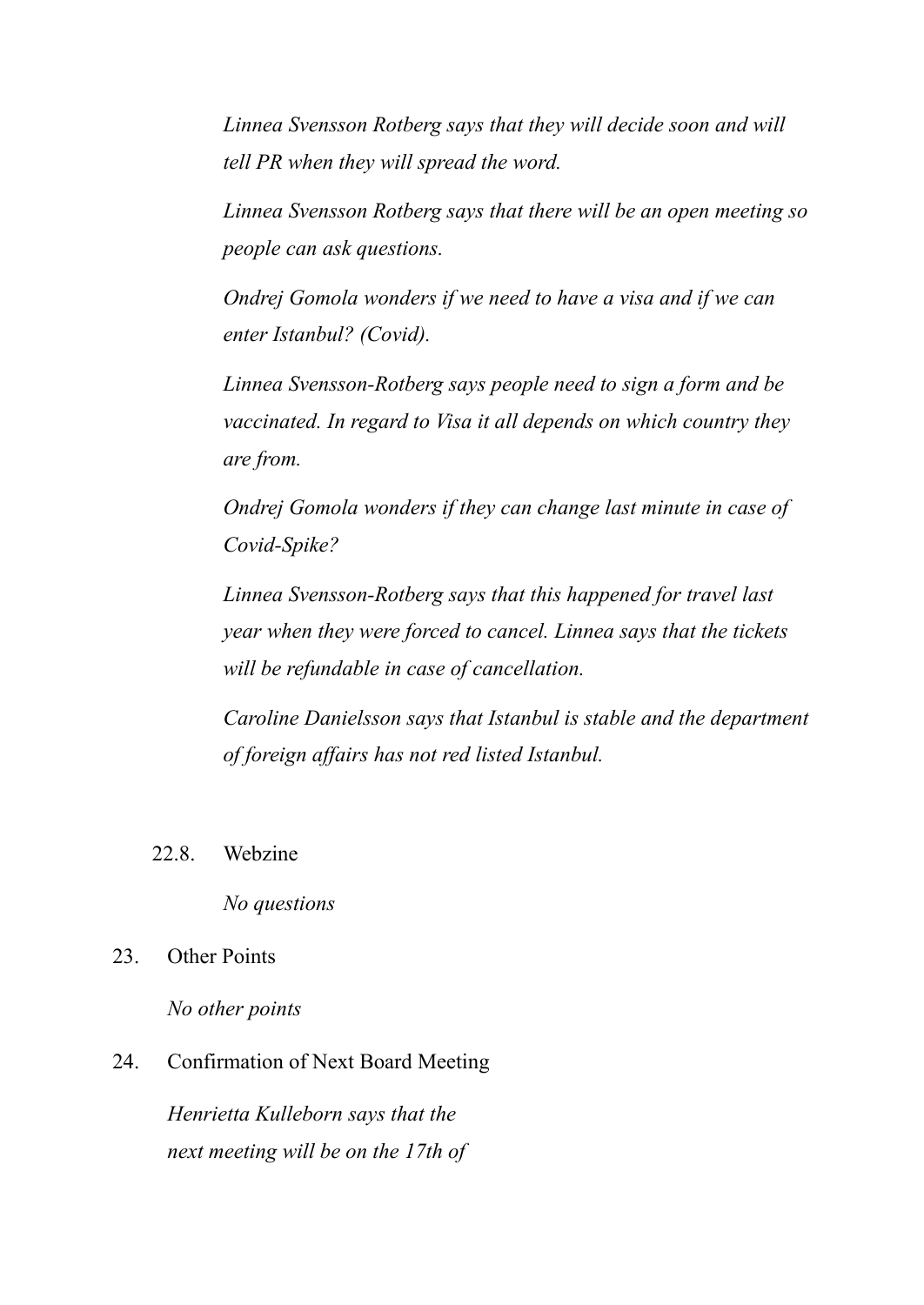*February*

25. Meeting Adjourned

*Henrietta Kulleborn adjourned the meeting at 19.34*